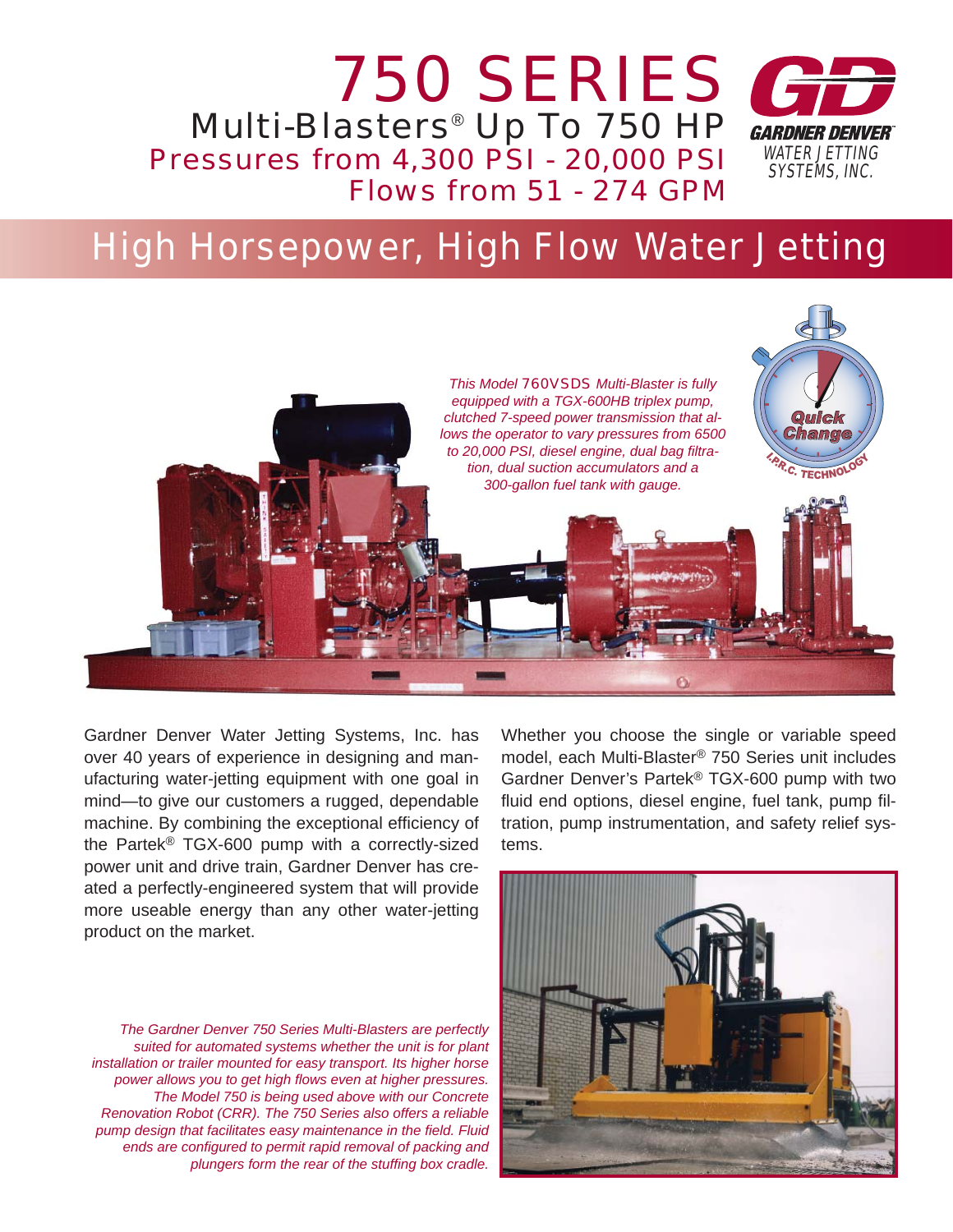# $750$  SERIES

## TGX-600S/HB PUMP

The Partek TGX-600S/HB pump consists of the power end and a fluid end. The power end, consisting of crankshaft, connecting rods and crossheads transmits power from the pump driver which may be diesel or electric motor to the fluid end. Utilizing plungers and valves, the fluid end converts inlet water to a high pressure stream. Two standard fluid ends are offered for the TGX-600S/HB; the Sectionalized "L" (TGX-600S) for pressures to 10,000 PSI and the Inline (TGX-600HB) for 20,000 PSI.

### Fluid End

All of the Partek fluid ends share several features to significantly improve the pump's life, performance and maintainability.

- 6 All high pressure components are constructed of special high strength stainless steel to eliminate corrosion and maximize strength.
- ♦ Suction manifolds are manufactured from aircraft grade aluminum with stainless steel valve disc inserts to reduce wear. Complete stainless steel manifolds are available for salt water service.
- "L" style fluid cylinders and Inline style stuffing boxes and valve seats are autofrettaged to provide maximum strength and reliability.
- $\blacklozenge$  Partek fluid ends are designed to insure highest possible volumetric efficiencies, allowing the pump to operate at slower, life extending speeds.
- 6 Plungers are non threaded, collet style for positive alignment and easy and rapid removal and replacement.
- 6 Plungers and packing are lubricated and cooled by water. Unlike messy oil or grease systems, water lubrication is environmentally safe, inexpensive and requires minimal maintenance.
- 6 Partek's APC (advanced polymer composite) packing systems utilize space age materials to deliver long, even wear.
- $\blacklozenge$  Partek fluid ends are configured to permit rapid removal of packing and plungers from the rear of the stuffing box through the pump cradle.
- Valve seats utilize o-rings to facilitate sealing, reducing high internal stresses caused by traditional tapered valve seats.
- Packing loading is automatic by an internal spring, eliminating gland nut adjustments as on other pumps.

### Sectionalized "L" Operation to 10,000 PSI TGX-600S)

The Sectionalized "L" fluid end is clearly the water jetting industry's standard of excellence. Sectionalized design reduces replacement costs and facilitates maintenance. This simple

design allows you to easily remove valves, plungers and packing one section at a time for fast, efficient field maintenance. Plungers are colmonoy coated stainless steel which, unlike fragile ceramic styles, are not affected by thermal shock.



The Sectionalized "L" has

unique suction and discharge valves designed to handle "dirty" water with little wear to the seats. Inexpensive replaceable inserts extend valve life. Both suction and discharge ports are flanged to facilitate use of different threads.

#### Inline Operation from 10,000 to 20,000 PSI (TGX-600HB)

Horizontal "in line" suction and discharge valves and seats eliminate intersecting bores which can lead to premature fluid end failures at pressures



above 15,000 PSI. Plungers are solid polished tungsten carbide resulting in exceedingly long plunger and packing life. Patented fluid end stud extenders provide rails for supporting fluid end components during maintenance, thereby eliminating the need for hoisting mechanisms. Gardner Denver Water Jetting offers a unique reconditioning service for valves and seats which adds hundreds of hours of life while reducing operating costs.

### Power End

- 6 Extra-heavy, steel crankshaft, tapered roller bearings and large cylindrical crossheads assure accurate alignment and long life.
- ◆ All components run in a heavy, precision machined cast iron frame.
- $\blacklozenge$  High-capacity, forced oil system through rifle-drilled crank shaft for thorough lubrication even at low RPMs.
- $\bullet$  Triple-lip baffle seals and splash deflectors avert power end oil contamination.
- 6 Equipped with oil level sight gauge.
- ◆ Maximum frame load is 200,000 lbs.

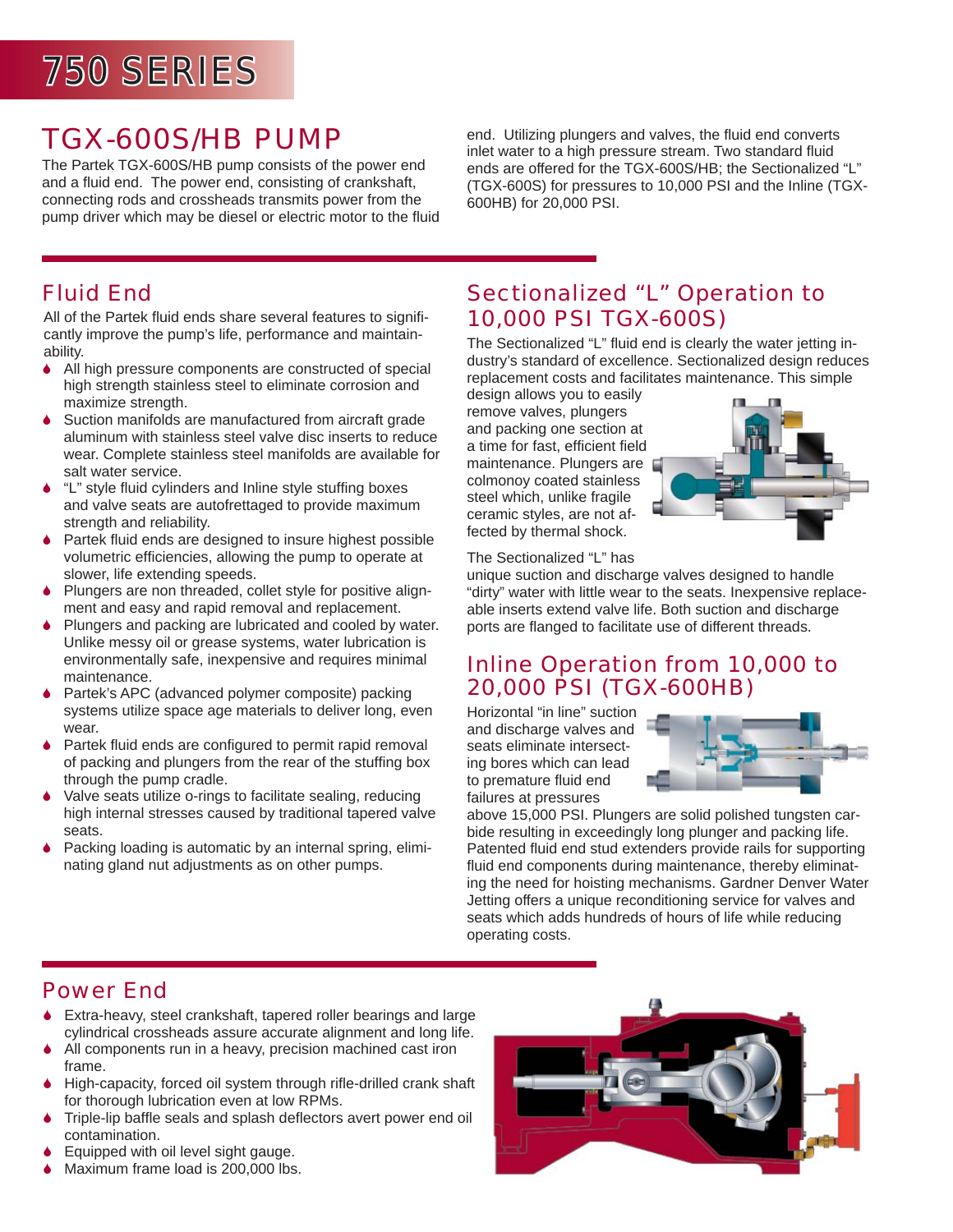## UNIT PACKAGE

#### Diesel Power

- $\bullet$  Fuel filters, dip stick, oil drain and other service points are conveniently located.
- Large, convenient engine-mounted instrument panel includes key ignition, throttle control, low oil pressure and high water temperature shut down for maximum engine protection.
- 6 Engine is equipped with front and rear cowling and a hood for added protection.
- 300 gallon fuel tank.
- 6 A three-plate 14" clutched PTO installed between the engine and pump drive permits independent operation of the engine. Sealed pilot bearing eliminates frequent lubrication requirements.

#### Electric Power

The Multi-Blaster 750 Series can also be equipped with an electric motor (700 HP). Motors come in TEFC, explosion proof or open drip enclosures with a variety of voltages. Starters are also available.

#### Drive System

The Multi-Blaster 750 Series uses an oversized, heavy duty shaft-mounted gearbox for longer life. The Multi-Blaster 750VS is equipped with a five-speed heavy duty transmission. This provides five distinct pump speeds without changing plungers or fluid ends (see page one for ranges).

- Clutch is engaged or disengaged via foot pedal for maximum operator convenience.
- Power is transmitted to the pump through a short-coupled drive shaft, which provides low vibration operation, reduces maintenance, and is tolerant of misalignment.

### Discharge Plumbing

- 6 Gardner Denver Water Jetting Systems offers a wide variety of adapters to accommodate most applications.
- Pressure gauge is stainless-steel, glycerine-filled with an internal snubber to extend gauge life.
- The Inline fluid end includes dual rupture discs for redundant over pressure protection.
- Standard "L" fluid ends are equipped with stainless steel relief valve and rupture disc assembly.

#### Suction Plumbing

- Suction piping is corrosion-resistant and includes a Y-strainer.
- 6 Bladder stype pulsation dampener minimizes potential for cavitation.

#### Base

The Multi-Blaster 750 Series base is constructed of heavy 10-inch steel channel.

- ♦ Rigid skid design allows unit to be lifted and moved without causing drive misalignment.
- The entire footprint of the engine and pump are welded directly to structural members providing an extremely strong, low vibration design.
- The skid surface is quarter-inch thick steel floor plate to create a safer, non-slip work surface and to enhance the structural integrity of the skid.
- Fork-lift slots are standard.

## OPTIONAL FEATURES

Water Tank. A 300-gallon stainless-steel tank is available.

**Suction Dampener.** Optional bladder style pulsation dampener minimizes potential for cavitation.

**Trailer Mounting.** Trailers have four wheels per 10,000-pound tandem axle with heavy-duty tongue, fenders, and adjustable height hitch. Trailer units have correct center of gravity for safe highway towing. Trailers have an oversized jack to facilitate vehicle connection. Brakes are mounted on all four wheels and can be either electric or pneumatic.

Engine Throttle Control. Engine is at idle RPM with gun(s) in dump mode. RPM climbs to preset level when gun trigger is depressed.

Hoses, Rack & Fittings. Hoses are available in standard 50' (15.2m) sections with a minimum burst of 2.5 times the working pressure. Hose rack made of tubular steel with 150' capacity. Stainless steel quick connect couplers are available for 10,000, 15,000 or 20,000 PSI working pressure. Other lengths available upon request.

#### Lifting Eyes and/or Bail.

Whisperized<sup>®</sup> Enclosure. Allows you to use the unit in areas that have noise restrictions. Sound-attenuating enclosure covers the engine.

**Filtration.** Over-sized stainless steel filter delivers clean water to the pump to increase plunger, valve and packing life. 50 micron filtration is standard for 10,000 PSI; 10 micron is standard for 20,000 PSI.

Safety Shutdowns. When power-end oil level falls below proper level or inlet water pressure drops below a safe level.



*The Multi-Blaster 750 Series whisperizing cabinet allows access for ease of service from any angle.*